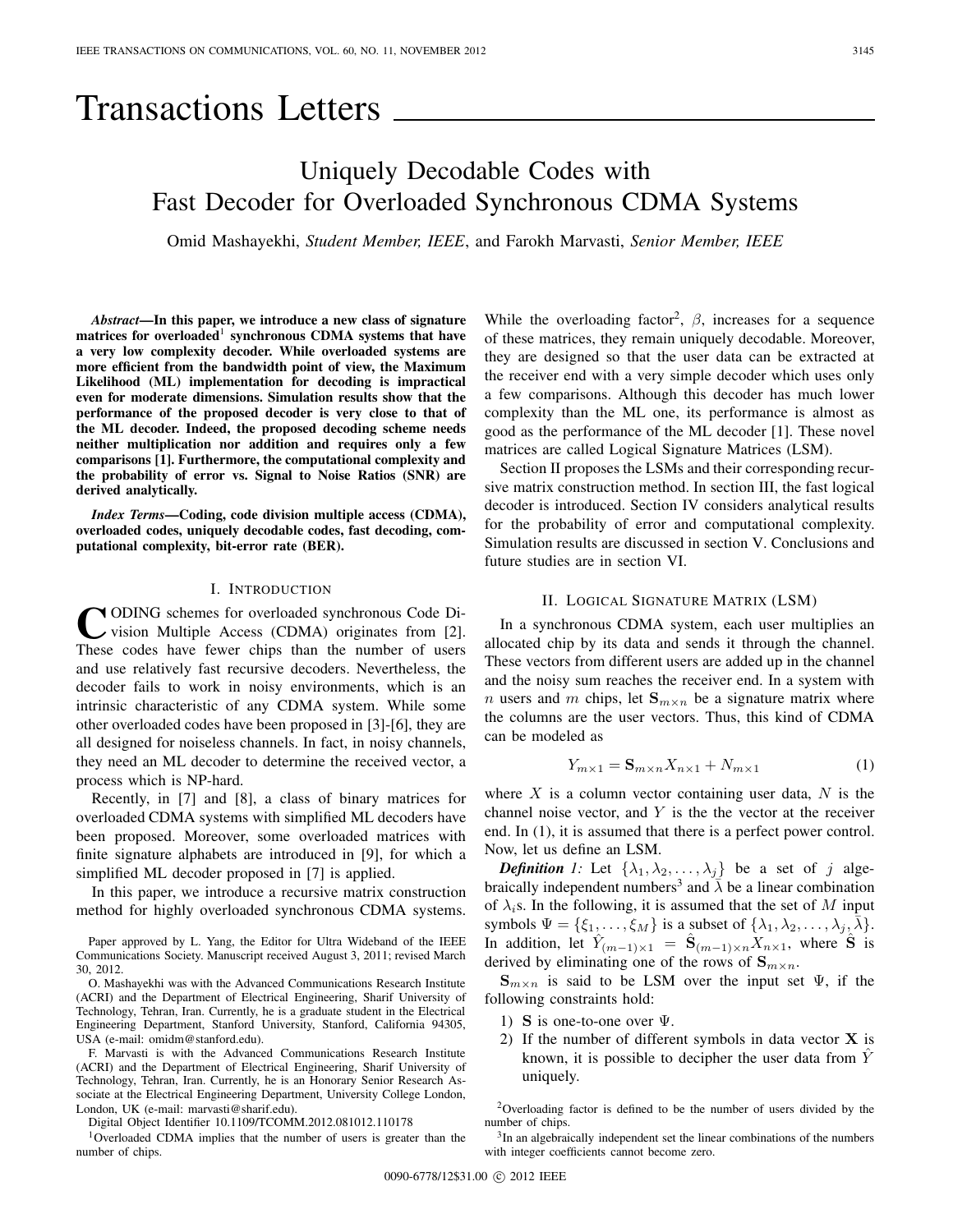#### *A. Recursive Matrix Construction*

Now, we introduce a recursive method for constructing uniquely decodable codes. Starting from an LSM,  $S^1_{(m_1 \times n_1)},$ the following recursive relation defines a sequence of matrices. The  $k^{th}$  generated matrix  $S^k$  is an  $m_k \times n_k$  matrix formed as follows:

$$
\mathbf{S}^{k} = \begin{bmatrix} +\alpha_{k} & \dots & +\alpha_{k} & +\alpha_{k} & +\alpha_{k} & \dots & +\alpha_{k} \\ +\beta_{k} & \dots & +\beta_{k} & 0 & -\beta_{k} & \dots & -\beta_{k} \\ & \hat{\mathbf{S}}^{k-1} & 0 & 0 & 0 \\ & \vdots & & & \\ \mathbf{0} & 0 & \hat{\mathbf{S}}^{k-1} & 0 \end{bmatrix} (2)
$$

where  $m_k = 2^{k-1}m_1$ ,  $n_k = 2^{k-1}(n_1 + 1) - 1$ , and  $\hat{S}^{k-1}$ is derived by eliminating the first row of  $S^{k-1}$ ;  $\alpha_k$  and  $\beta_k$ are two arbitrary numbers. It can be seen that the loading factor increases for the sequence of matrices and approaches  $(n_1 + 1)/m_1$  in infinity. In the following theorem, we will show that the resultant matrices are also LSM.

*Theorem 1:* By starting from a small  $m_1 \times n_1$  LSM and by using the recursive algorithm in (2), the resultant sequence of matrices are also LSM.

*Proof* : The proof is based on induction on k. Assume that  $S^{k-1}$  is LSM and  $Y = S^k X$ . Let  $\Psi = \{\xi_1, \ldots, \xi_M\}$  be the set of M input symbols as defined in Definition 1 and,  $N_i$  be the number of  $\xi_i$  in the data vector  $X_{n\times 1}$ . It is easy to show that

$$
\sum_{i=1}^{M} N_i = n \quad , \quad \sum_{i=1}^{M} N_i \xi_i = Y_1 / \alpha_k \tag{3}
$$

Because there are at least  $M - 1$  algebraically independent  $\xi_i$ s, it is possible to find  $N_i$ s uniquely from (3). On the other hand, let  $N_{Fi}$  and  $N_{Li}$  be the number of  $\xi_i$  in the first and last  $n_{k-1}$  elements of X, respectively. Then

$$
\sum_{i=1}^{M} (N_{Fi} - N_{Li}) = 0, \sum_{i=1}^{M} (N_{Fi} - N_{Li}) \xi_i = Y_2 / \beta_k \quad (4)
$$

By just the same argument, it can be deduced that  $(N_{Fi} - N_{Li})$  can be determined uniquely from (4). Note thet If the middle element of X is  $\xi_z$ , then  $N_{Fi} - N_{Li} \equiv N_i - 1$ (mod2) if and only if  $i = z$ . Thus, it is possible to decipher the middle element of X, say  $\xi_z$ . Furthermore,  $N_{Fz} + N_{Lz} =$  $N_z - 1$  and  $N_{Fi} + N_{Li} = N_i$  for  $i \neq z$ .

In summary, from  $Y_1$  and  $Y_2$ , the middle element of X can be decoded. Moreover,  $N_{Fi}$ s and  $N_{Li}$ s can be determined from their sum and difference. Since  $S^{k-1}$  is LSM, by considering the second constraint in Definition 1, it can be seen that  $Y_3, \ldots, Y_{m_k}$  uniquely specify the first and the last  $n_{k-1}$  elements of X. Hence,  $S^k$  is one-to-one over the set  $\Psi$ . Note that,  $Y_1$  is not needed for the decoding algorithm but rather the number of various symbols of  $X$  is required. Thus, the second constraint in Definition 1 also holds and the proof is complete. $\blacksquare$ 

TABLE I THE FIRST THREE MATRICES IN AN LSM SEQUENCE.



In the following an example will be provided based on Theorem 1.

*Example 1:* It can be easily shown that

$$
\mathbf{S}_{2\times3}^{1} = \begin{bmatrix} +1 & +1 & +1 \\ +1 & 0 & -1 \end{bmatrix} \tag{5}
$$

is an LSM. By starting from this matrix, the recursive construction with  $\alpha_i = \beta_i = 1$  for  $i = 1, \ldots, k$  from (2) results in a sequence of LSM; the first three sequences are given in Table I. The  $k^{th}$  sequence  $S^k$  is a  $2^k \times (2^{k+1} - 1)$  matrix and the loading factor approaches 2 as  $k$  tends to infinity.

Theorem 1 suggests a recursive mechanism to construct larger uniquely decodable codes; however, it is not the only way. One common approach in producing larger matrices is by leveraging the characteristics of Kronecker multiplication. For the sake of completeness, it is also considered here as a Note.

*Note 1*: Given an invertible matrix  $P_{r \times r}$ , and an LSM  $\mathbf{S}_{m \times n}$ , then **P**  $\otimes$  **S** is also an  $rm \times rn$  uniquely decodable matrix. By multiplying the received vector by **P**−<sup>1</sup> ⊗ **I** from the left,  $r$  logical decoder can be applied to extract the user data [7].

LSMs have a quality that they can be decoded with a very simple decoder. In the next section, their fast logical decoder will be explained.

### III. THE PROPOSED FAST LOGICAL DECODER

We describe the proposed algorithm for fast decoding by considering a system that uses  $\{\pm 1\}$  as the input symbols and the ternary class of LSMs based on Example 1 as the encoder (Table I shows the first three matrices).

We first explain the decoder of  $S^1$ . In the case that Y =  $[y_1, y_2]^T$  and  $\hat{X}$  is the decoded data, the decoding scheme has the following steps:

*Step 1*: Pass  $y_1$  to a quaternary Analog to Digital Converter (ADC) with constellation of  $\{\pm 1, \pm 3\}$ . The output of this decoder z shows the number of +1s and  $-1$ s in X. If  $z = +3$ or  $z = -3$ , then  $\hat{X}$  consists purely of +1s or -1s, respectively, and the process is terminated. Otherwise, the process goes to the next step.

*Step 2*: Based on  $y_2$  and  $z$ , the decoding continues as follows:

- If  $z = +1$ , then  $\hat{X}$  contains exactly one -1. By passing  $y_2$  to a ternary ADC with constellation of  $\{0, \pm 2\}$ , it can be determined which user has sent this −1.
- If  $z = -1$ , then X contains exactly one +1. By passing  $y_2$  to a ternary ADC with constellation of  $\{0, \pm 2\}$ , it can be determined which user has sent this  $+1$ .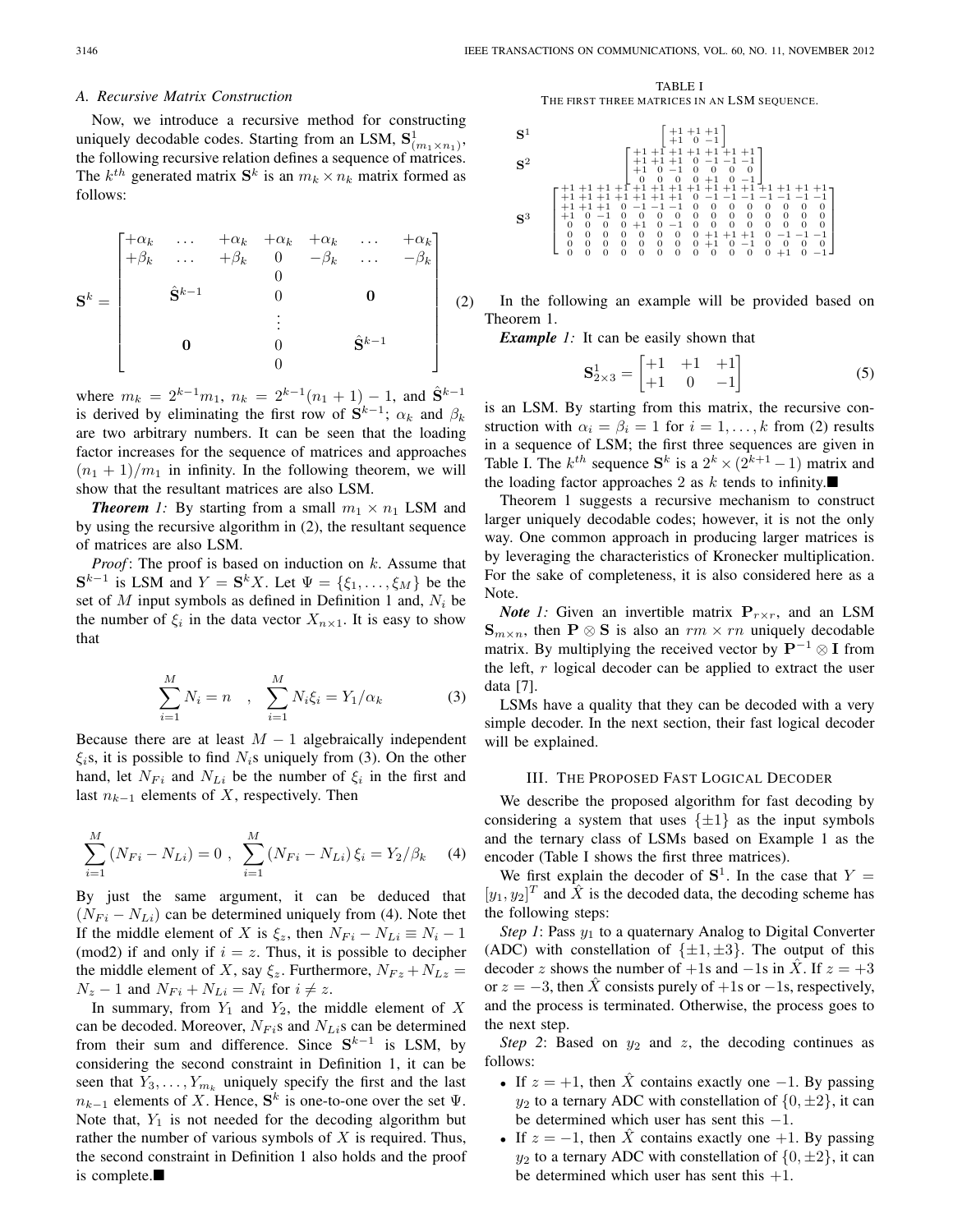

Fig. 1. The proposed logical decoder for  $S^k$ ,  $k \geq 2$ .

Now, for  $S^k$ ,  $k \geq 2$ , the decoding scheme is recursive. As is depicted in Fig. 1, there are three main steps:

*Step 1*: Pass  $y_1$  to a  $(2^{k+1})$ -ary ADC with a constellation of  $\{\pm 1, \pm 3, \pm (2^{k+1} - 1)\}.$  The output of this decoder z shows the number of +1s and −1s in  $\hat{X}$ . If z is +(2<sup>k+1</sup> − 1) or  $-(2^{k+1}-1)$ , then the process is terminated and X<sup> $\dot{x}$ </sup> is composed purely of  $+1s$  or  $-1s$ , respectively. Otherwise, the process moves to the next step.

*Step 2*: Pass  $y_2$  to a  $(2^{k+1} - |z|)$ -ary ADC with a constellation of  $\{0, \pm 2, \pm (2^{k+1} - 1 - |z|)\}\)$ . By combining the output information of this decoder and the knowledge about the total number of  $-1s$  and  $+1s$  in  $\hat{X}$ , from the argument in proof of Theorem 1, the  $2^{k^{th}}$  entry of  $\hat{X}$  (the middle element) can be deciphered. Moreover, one may determine the number of  $+1s$ and  $-1s$  in the first and last  $2^k - 1$  entries of  $\hat{X}$ , denoted by  $n_l$  and  $n_r$ , respectively.

*Step 3*: Apply the decoder of S<sup>k−1</sup> with the inputs of

$$
Y_l = \begin{bmatrix} 2^{k+1} - 1 - 2n_l \\ y_3 \\ \vdots \\ y_{2^{k-1}+1} \end{bmatrix} \text{ and } Y_r = \begin{bmatrix} 2^{k+1} - 1 - 2n_r \\ y_{2^{k-1}+1} \\ \vdots \\ y_{2^k} \end{bmatrix}
$$
 (6)

to identify the first and the last  $2^k - 1$  entries of  $\hat{X}$ .

It is a straightforward extrapolation to extend this method for an M-ary input system. In addition, for any other sequence of matrices, we should just modify the decoder of **S**<sup>1</sup> and the recursive algorithm remains the same.

In the following section, the analytical performance of this decoder is considered. Specifically, the probability of incorrect decoding and computational complexity are derived. Moreover, we discuss the fairness of these codes.

#### IV. PERFORMANCE ANALYSIS

In this section, the analytical performance of the logical decoder is discussed. In the following, we consider the binary input system with entries of  $\{\pm 1\}$  and encoding matrices based on Example 1 (see Table I); although, all the results and statements are also applicable to the M-ary input case and any other set of matrices.

Assume that the system uses  $S<sup>k</sup>$  and the standard deviation of the channel noise is  $\sigma$ . Let  $P_c^k(\sigma)$  be the probability of decoding the received vector correctly using the logical decoder (i.e.,  $P(\hat{X} = X)$ ). For simplicity, we define

$$
E_{\sigma} = 0.5 + Q(1/\sigma) \quad \text{and} \quad D_{\sigma} = 2Q(1/\sigma) \tag{7}
$$

where  $Q(x) = \int_0^x \frac{1}{\sqrt{2\pi}} e^{-t^2/2} dt$ . Hence,  $E_{\sigma}$  is the probability of correctly decoding one of the end points in the one dimensional constellation of the ADC, and  $D_{\sigma}$  is the probability of correctly decoding one of the middle points.

Let us start by calculating  $P_c^1(\sigma)$ . Since the inputs are equally likely, one reasonable approach would be to average over all possible input vectors. However, since the decoder is symmetric over  $\pm 1$ s, one can only consider half of the cases. Specifically, consider the input vectors with no or a single −1 entry (the compliment case would be the vectors with no or a single  $+1$ ). In addition, the probability of correctly decoding  $[-1, +1, +1]^T$  or  $[+1, +1, -1]^T$  would be  $D_{\sigma}E_{\sigma}$ , since both of them are middle points in the first ADC and end points in the second ADC. By exactly the same argument, the probability of correctly decoding  $[+1, +1, +1]^T$  (it does not need the second ADC) and  $\begin{bmatrix} +1 & -1 \\ +1 & -1 \end{bmatrix}^T$  would be  $E_{\sigma}$  and  $D^2_{\sigma}$ , respectively. Putting these things together, we will have

$$
P_c^1(\sigma) = \frac{1}{4} [E_\sigma + D_\sigma (D_\sigma + 2E_\sigma)]
$$
 (8)

We can expand this approach to the general case. Specifically, for any  $k \geq 2$ , by classifying different input vectors and by considering the recursive form of the logical decoder, it can be deduced that

$$
P_c^k(\sigma) = \frac{1}{2^{2^{(k+1)}-2}} \left[ \overbrace{E_{\sigma}}^1 + \overbrace{D_{\sigma}(D_{\sigma} + 2E_{\sigma})}^2 + 4D_{\sigma}(E_{\sigma} + D_{\sigma})\hat{P}_c^{k-1} + 4(D_{\sigma}\hat{P}_c^{k-1})^2 \right]
$$
(9)

where

$$
\hat{P}_c^{k-1}(\sigma) = \frac{1}{D_{\sigma}} \Big[ 2^{(2^k - 2)} P_c^{k-1}(\sigma) - E_{\sigma} \Big] \qquad (10)
$$

is the modified version of the  $P_c^{k-1}(\sigma)$  by excluding the terms resulted from the first ADC in the calculations. This modification comes from the fact that when the recursive decoder applies the previous step decoder, it already knows the number of different symbols in each sub vector, and thus the first ADC is not needed anymore. Also, it is worth mentioning that  $in(9)$ 

- We are averaging over half of the cases  $\left(\frac{2^{2(k+1)}-1}{2}\right)$  $2^{2^{(k+1)}-2}$ ) due to symmetric behavior of the decoder. In this case, all inputs with at most  $(2<sup>k</sup> - 1)$  entries of -1.
- The first term takes into account the pure  $+1$  input vector, which only needs the first ADC.
- The second term represents three cases; the vector with only one -1 as the middle element and the two vectors with all -1 in the first or last  $(2<sup>k</sup> - 1)$  entries.
- The last term aggregates all other situations, when the right sub decoder, the left sub decoder, or both of them are needed for the decoding of the input.

Now, let us take a look at the computational complexity of the proposed scheme. Interestingly enough, the logical decoder needs neither any multiplications nor any additions; it only requires a few comparisons with respect to the thresholds of the one dimensional ADC. Let  $C_k$  be the average number of comparisons used by the decoder of  $S^k$ . Simply,  $C_1 = \frac{7+4}{4}$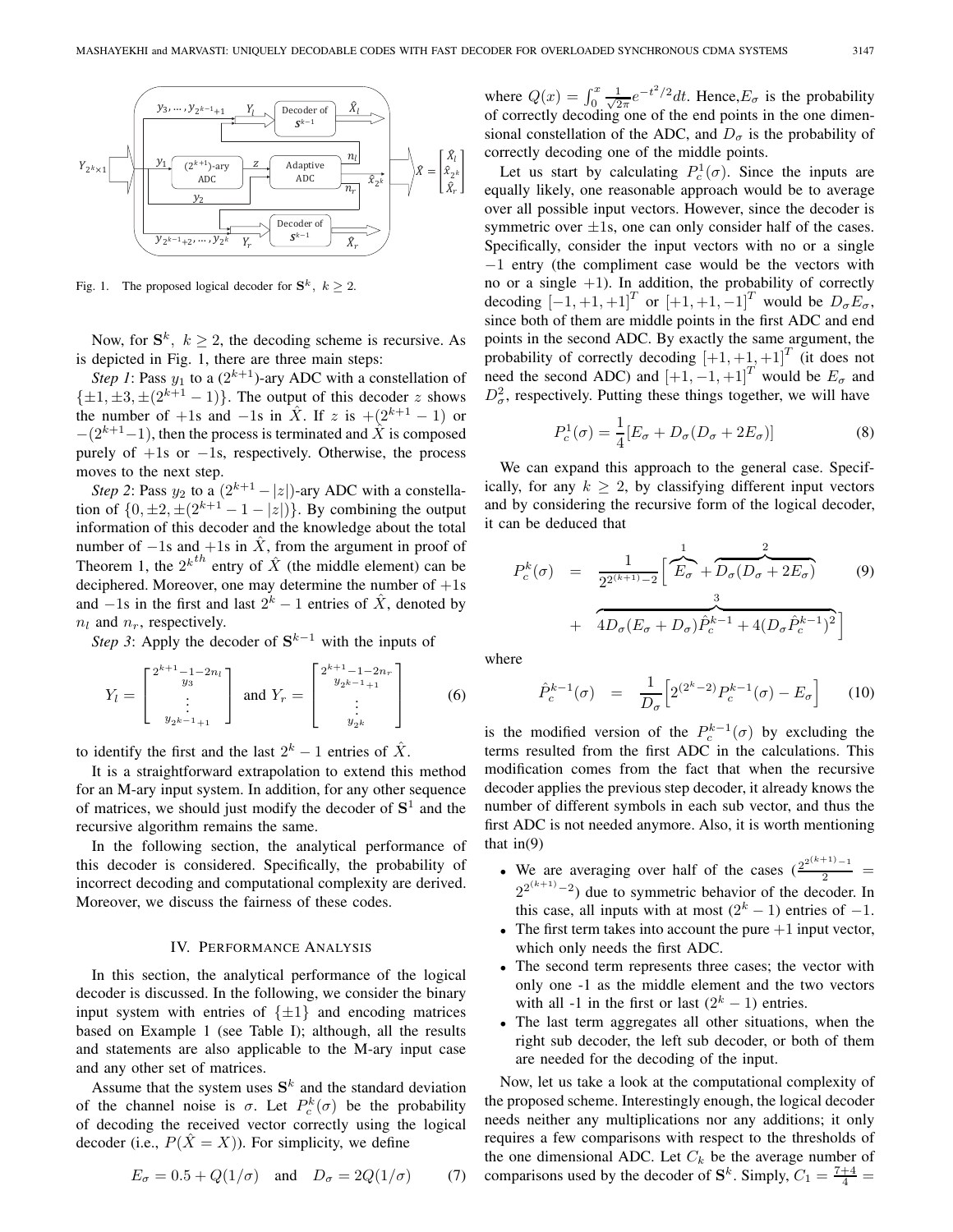2.75 (it becomes more clear shortly). In order to give a general relation for  $C_k$ , let us define a couple of factors.

$$
F_k = \sum_{i=0}^{2^k - 1} \left\{ \left( 2^{(k+1)} - 1 \right) (i+1) \right\} \tag{11}
$$

$$
S_k = \frac{\sum_{i=1}^{2^k - 1} \left\{ \left( \frac{2^k - 1}{\lceil \frac{i-1}{2} \rceil} \right)^2 (i+1) \right\}}{\sum_{j=0}^{\lfloor \frac{i-1}{2} \rfloor} \left( 2^k - 1 \right) \left( 2^k - 1 \right)}
$$
(12)  
+  $2 \sum_{j=0}^{\lfloor \frac{i-1}{2} \rfloor} \left( 2^k - 1 \right) \left( 2^k - 1 \right)$   
+  $2 \sum_{j=0}^{\lfloor \frac{i-2}{2} \rfloor} \left( 2^k - 1 \right) \left( 2^k - 1 \right) (2j+2) \right\}$ 

$$
L_k = \frac{1}{4(2^{2^k-1}-2)}
$$
(13)  
+  $2 \times \sum_{i=2}^{2^k-1} \left\{ \left( \frac{2^k-1}{\lceil \frac{i-1}{2} \rceil} \right)^2 + 2 \sum_{j=1}^{\lfloor \frac{i-1}{2} \rfloor} \left( 2^k-1 \right) \left( \frac{2^k-1}{i-j} \right) + 2 \sum_{j=1}^{\lfloor \frac{i-2}{2} \rfloor} \left( 2^k-1 \right) \left( \frac{2^k-1}{i-j-1} \right) \right\}$ 

In fact,  $F_k$  is the number of comparisons that may be needed in the first ADC for all possible input vectors. The key point here is that if an input vector contains  $i, -1$ s, then it would be the  $i^{th}$  point in the constellation of the first ADC, and thus needs  $(i + 1)$  comparisons in the first step. Note that due to symmetry, only half of the cases are considered and thus, the dummy variable i iterates over the number of  $-1$ 's in the input vector up to  $(2<sup>k</sup> - 1)$ . By exactly the same argument,  $S_k$  is related to the number of comparisons needed in the second ADC by classifying the input vectors to three different groups; those which are symmetric, those with the middle entry equals to  $+1$ , and those with  $-1$  as the middle entry. The main point here is that each of these groups lies in a different position in the constellation and hence needs different number of comparisons on the second step. The last term,  $L_k$ , shows the number of times the previous step decoder is called. The first term in this expression takes into account the input vectors which may need either the left sub decoder or the right sub decoder, but not both. On the other hand, the second term counts the inputs which may need both left and right sub decoders and thus, they double the number of calls (the coefficient 2 before it).

All in all, we could obtain the following relation in general for any  $k > 2$ 

$$
C_k = \frac{1}{2^{2^{(k+1)}-2}} \Big[ F_k + S_k + L_k \times \hat{C}_{k-1} \Big] \qquad (14)
$$



Fig. 2. Comparison of the BER vs.  $E_b/N_0$  for the proposed logical and ML decoders for the three LSMs described in Table I.

where

$$
\hat{C}_{k-1} = \frac{1}{2^{(2^k - 2)} - 1} \left[ 2^{(2^k - 2)} C_{k-1} - F_{k-1} \right]
$$
(15)

is the modified version of the  $C_{k-1}$  by excluding the number of comparisons resulted from the first ADC in calculations. The reason of the " $-1$ " in the denominator of (15) is that we should exclude the pure  $+1$  vector from averaging since it only uses the first ADC. Now, it is easier to justify the previously mentioned value for  $C_1$  since one can see  $F_1 = 7$ ,  $S_1 = 4$ , and it does not call any sub decoder.

It is worth to classify users based on the number of  $\pm 1$ s in their allocated vectors (columns of the matrix). From this point of view, a system using  $S^k$  contains  $k+1$  different groups of users, say  $\mathbf{A}_i$ ,  $i = 1, \ldots, k+1$ . In the  $i^{th}$  group, there are  $2^{i-1}$ users with i number of  $\pm 1$ s in their allocated vector. Because of symmetry in the matrices and their decoders, all users in the same group manifest the same BER in a noisy channel. Moreover, let  $\epsilon_i$  be the BER of a user in the  $i^{th}$  group; then

$$
\epsilon_1 > \epsilon_2 > \cdots > \epsilon_{k+1} \tag{16}
$$

In other words, although the users with the greater number of  $\pm 1$ s in their allocated vector spend more power for data transmission, they take the advantage of a more reliable communication (i.e., lower BER).

We prove (16) for  $k = 1$ .  $\epsilon_1$  is the probability of deciding in favor of  $[x, -1, x]^T$  when  $[x, +1, x]^T$  is transmitted and vice versa. On the other hand,  $\epsilon_2$  is the probability of deciding in favor of  $[-1, x, x]^T$  when  $[+1, x, x]^T$  is transmitted and vice versa. While  $\epsilon_1$  and  $\epsilon_2$  are equally likely for the first ADC,  $\epsilon_1$ is more probable for the second ADC. In fact, the existence of 0 in the second column of  $S<sup>1</sup>$  makes the distance between the received vectors in the form of  $[x, -1, x]^T$  and  $[x, +1, x]^T$ shorter than that of the other pair. The same arguments holds for any  $k > 2$ , in a recursive manner.

In the next section, the BER of the logical decoder is compared to the ML one. Moreover, the performance of LSM with the logical decoder is compared to GCO [9], for which a simplified ML decoder has been proposed.

# V. SIMULATION RESULTS

In this section, a BPSK system with different values of  $E_b/N_0$  is simulated. Note that the LSMs are those proposed